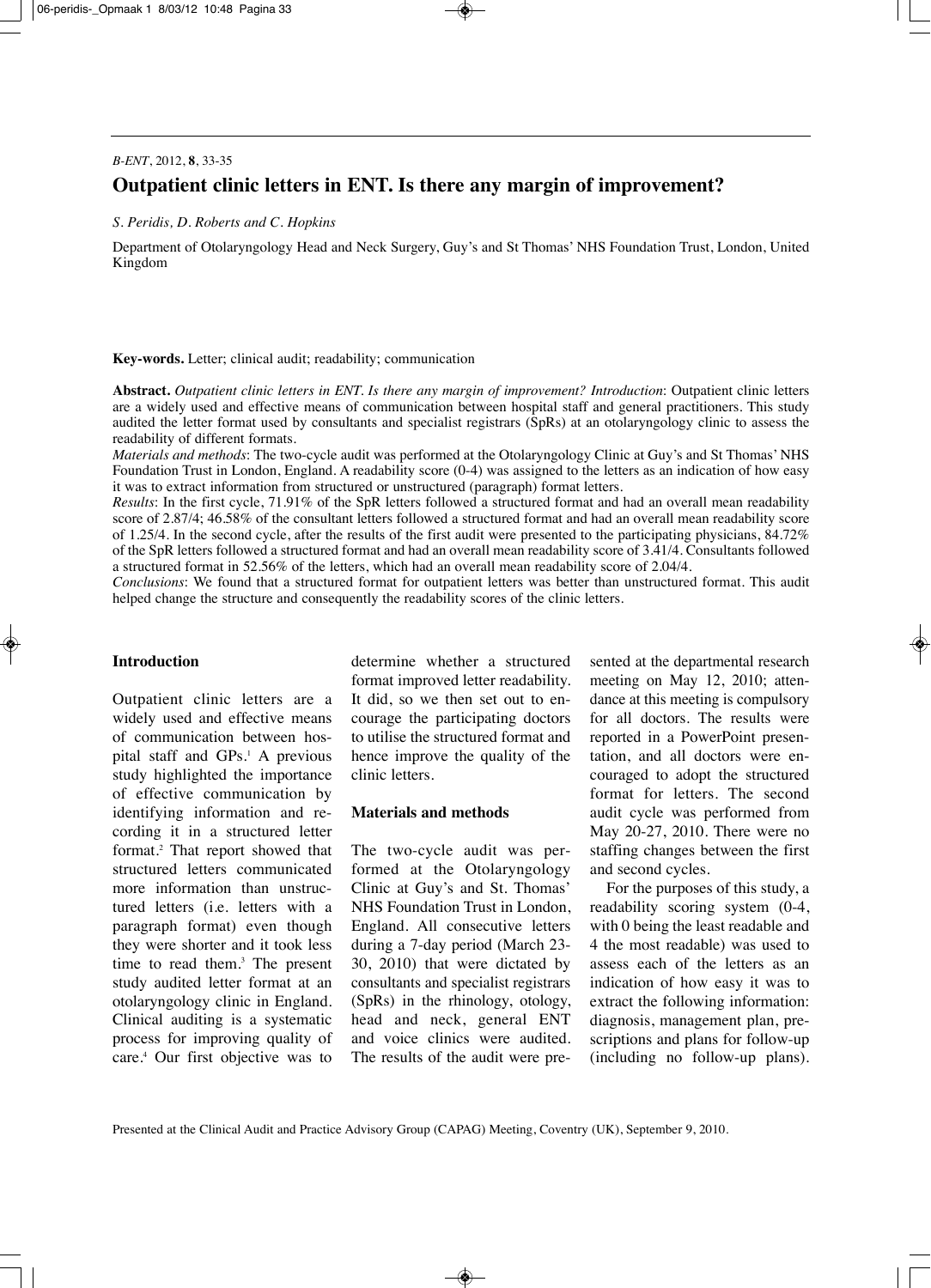Letters were classified as having either a structured or paragraph format. All statistical analysis was carried out using the Statistical Package for Social Sciences (SPSS Version 15.0, Chicago, IL). Data were analyzed using the Chisquare  $(\chi^2)$  test for categorical variables. Results were considered statistically significant if the P value was less than or equal to 0.05.

#### **Results**

In the first cycle, we analysed 142 letters that were written for 142 patients; 86 (60.56%) followed a structured format and 56 (39.47%) a paragraph format. SpRs examined 69 patients and used a structured format for 51 letters (71.91%), which had an overall mean readability score of 2.87/4 (Figure 1a). Consultants examined 73 patients and used a structured format for 34 (46.58%) letters. The mean readability score for all consultant letters was 1.55/4. In the first cycle, SpRs used a structured format more often than consultants  $(P < 0.00001)$ . Diagnosis and management were described in 95.77% and 95.07% of the structured and paragraph letters, respectively.

Prescribed medications were mentioned in 23.94% of the structured letters and in 9.15% of the paragraph letters. Overall, 63.38% of the patients were scheduled for follow-up, 18.31% had surgery planned and 18.31% were discharged. It took less time to read structured letters (mean time, 31 s), and structured letters had a slightly lower word count (mean length, 187 words versus 212 words), but these differences were not significant. Consultant letters

were generally shorter than SpR letters for a given format.

In the second cycle, 150 letters written for 150 patients were examined. We found that 107 (71.33%) of the letters followed a structured format and 43 (28.67%) a paragraph format. SpRs examined 72 patients and used a structured format for the clinic letters for 61 patients (84.72%). The SpR letters had a mean readability score of 3.41/4 (Figure 1b). Consultants examined 78 patients and wrote 41 (52.56%) structured letters. The consultant letters had a mean readability score of 2.04/4. Diagnosis and management was referred to in 93.33% of the structured letters and in 92% of the paragraph letters. Prescribed medications were mentioned in 51.33% of the letters with a structured format and in 12.67% of the letters that used a paragraph format.

## **Discussion**

Letters are the main method of contact and communication between hospital staff and general practitioners. The letters should be clear, concise and contain sufficient information for all parties involved in the patient's care and ensure uninterrupted patient care and management. Few hospital doctors write such letters and, therefore, communication with general practitioners is less effective than it could be. 1,5 Wasson *et al*. <sup>6</sup> introduced a computerized letter template with subheadings in otolaryngology that has resulted in greater general practitioner satisfaction and more effective communication between secondary and primary care personnel.

Structured letters have four advantages over conventional letters. First, the writer must concisely state the patient's problem and management plan, which improves documentation completeness. Second, the reader can see the writer's views and management plans at a glance. This is particularly helpful when reviewing a series of previous appointments in the notes, as the key information can be extracted without reading the entire letter. Third, structured letters are shorter. Fourth, general practitioners can more easily transfer information from structured letters to computerized patient records, which are generally highly structured. 7

There are several readability scoring systems that aim to measure the grammatical complexity of a document and hence the ease of decoding it. Readability scores are based on measurements of semantic difficulty (i.e. the number of syllables per word) and syntactic difficulty (i.e. the number of words in a sentence).<sup>8,9</sup> The readability scoring system used in this audit was modified to evaluate how easy it was to extract information from the outpatient letters at our institution.

The shift from an editorial style letter in paragraph format to a structured format in the second cycle of this audit led to a readability score increase of 18.81% in letters by SpRs, whereas consultants achieved a readability score increase of 31.61%. We acknowledge that there are many confounding issues, such as word count (which affects the time it takes to read the letter), language complexity and documentation completeness, which may vary between the structured and editorial style letters. We did not evaluate which of these factors was the most important in terms of